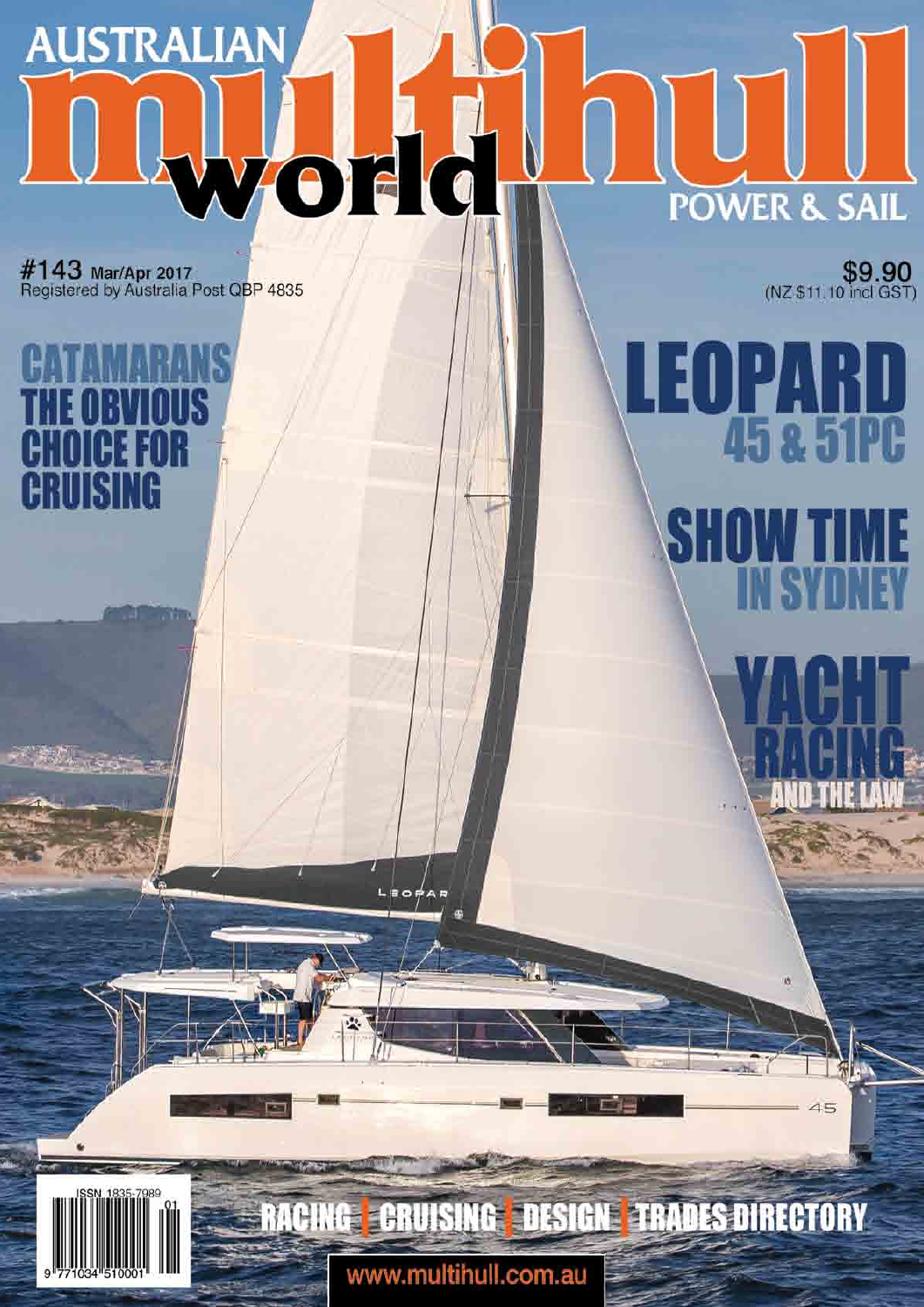

Australian sailors have always embraced new design innovations, especially when they lead to better performance, and more liveable accommodation spaces. The award-winning line of Leopard Catamarans achieves a totally new level of performance, comfort and style. Built in South Africa by well respected boat builders



Robertson & Caine and designed by Naval Architects Simonis-Voogd, Leopard have set a new standard for contemporary cruising catamarans.

The Leopard range of sailing catamarans consists of the Leopard 40, which was the first of its kind to feature a forward facing galley and forward access door, the newest member of the Leopard family— the Leopard 45, the award-winning Leopard 48, and the flagship of the sailing fleet— the Leopard 58.

The fleet of Leopard power

catamarans include the Leopard 43PC, and the Leopard 51PC. Both models are high-quality and seaworthy yachts that boast generous equipment options and layouts designed with liveability in mind.

# Leopard 45 and 51pC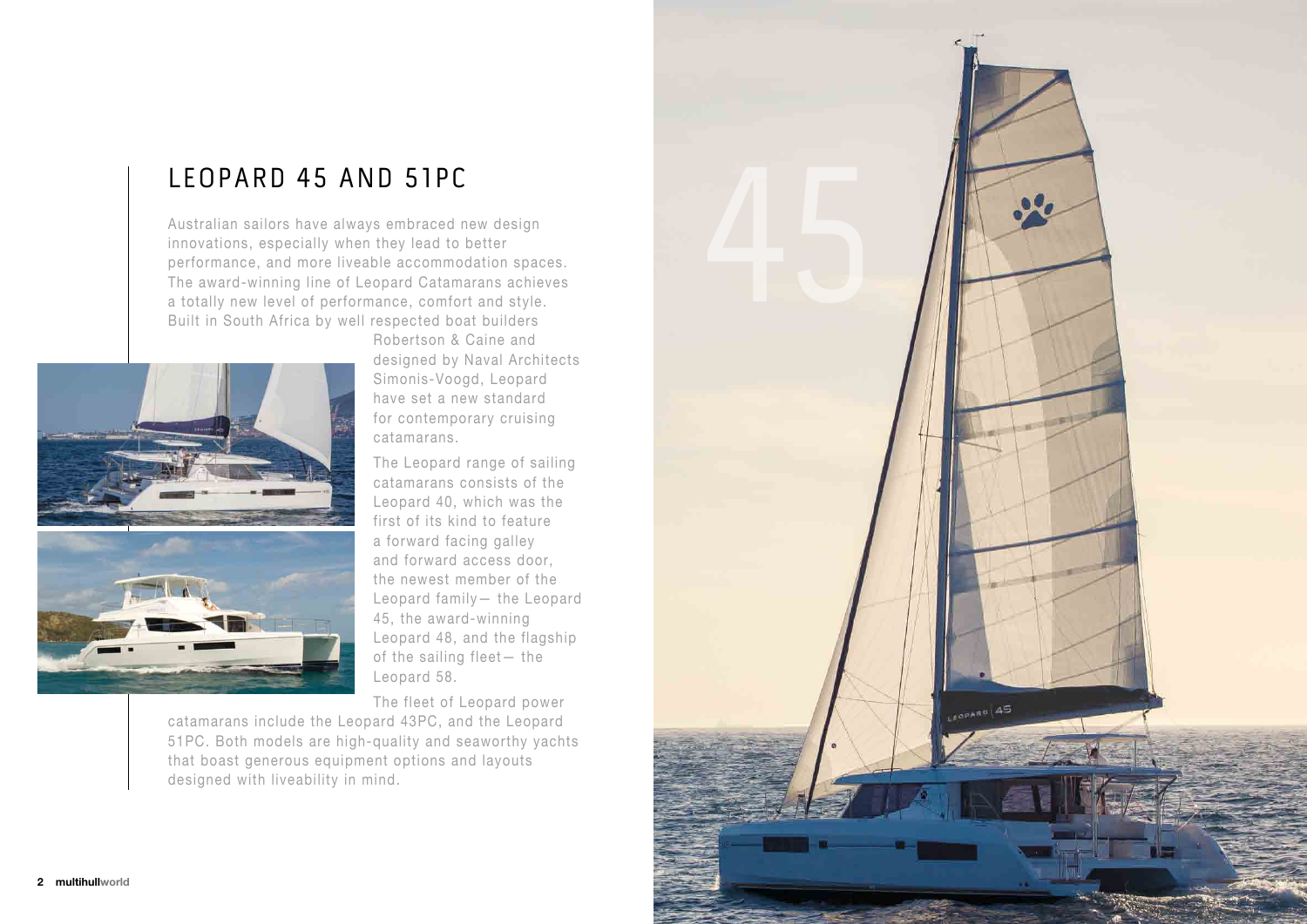T he Leopard 45 was making big waves in the catamaran industry even before she was formally launched. But once she made her debut appearance, it was evident that she was well worth the wait. Recently, the Leopard 45 has received the

prestigious honour of being named 'Boat of the Year' by *Cruising World* magazine — one of the world's biggest sailing publications.

### *An elegAnt breed of cAtAmArAn*

With naval architecture by Simonis & Voogd Yacht Design, and with exterior and interior design by the world-class team at Robertson and Caine, the Leopard 45 sailing catamaran builds on the best attributes of the current Leopard range.

WITH SIDE TO SIDE<br>SLIDING DOORS OF<br>BETWEEN THE AFT<br>COCKPIT AND THE sliding doors opening betWeen the aft cockpit and the main saloon, it creates a large, Well-ventilated living area during inclement Weather and tWo Well-protected areas While at sea

Leopard promised an innovative and seaworthy catamaran—and that is exactly what they produced. All of the best features from previous catamaran designs, as well as customer feedback, have been rolled into the Leopard 45. She has a fresh new look, a really comfortable interior and she gives an outstanding sailing performance.

Two immediately noticeable areas of innovation are the exterior styling and interior accommodations. The exterior styling has evolved into a sharper, more angular look, topped by a sleek new saloon hard top, which extends from aft cockpit to forward cockpit. The aft area and the forward cockpit have increased in size, and she is finished off with an overhead skylight the length of the saloon.





**Leopard**

Franck Bauguil, Leopard's Vice President of Global Sales and Product Development, explains how this new model is built upon the success of her predecessor, "The Leopard 45 is the logical evolution of the Leopard 40. With side to side sliding doors opening between the aft cockpit and

the main saloon, it creates a large, well-ventilated living area during inclement weather and two well-protected areas while at sea. Panoramic views of the ocean have been improved with larger and sharper windows, giving







**above:** The aft cockpit flows seamlessly through on one level to a spacious U-shaped saloon, and forward facing galley. A neat overhead sky-light runs the length of the saloon.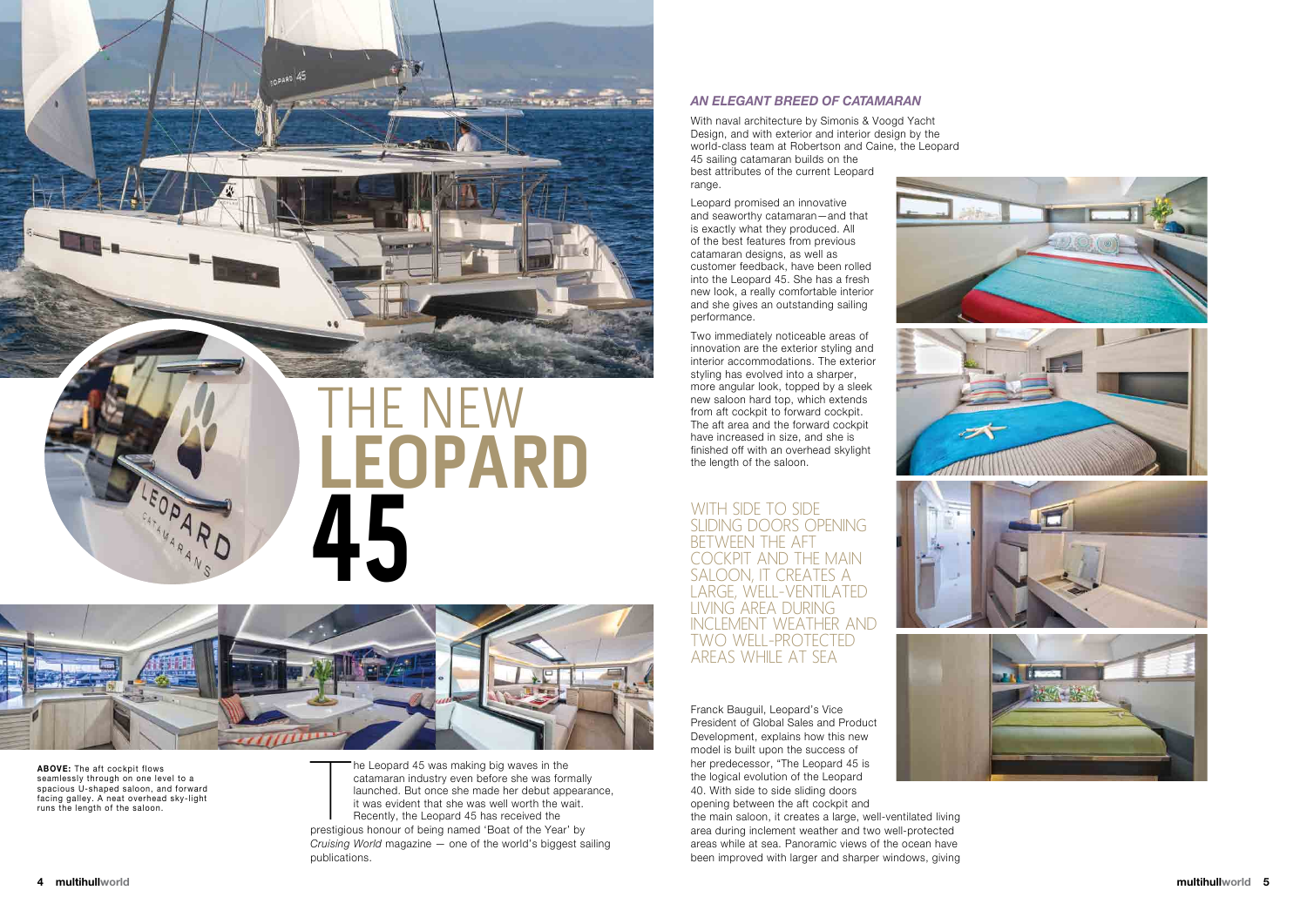#### **Dimensions**

| LOA   | 13.7m |
|-------|-------|
| i Wi  | 13m   |
| Beam  | 7.37m |
| Draft | 1.55m |
|       |       |

# **Engine**<br>**Engine**

fuel 700L

**Layout**

Berths 8 to 11 Heads 3 or 4<br>Showers 4 or 5 **Showers** Cabins 3 or 4

#### **extra Details**

| Water                        | 780L      |
|------------------------------|-----------|
| Displacement                 | 14,500kgs |
| <b>Holding Tank Capacity</b> | 120L      |

 $120L$ 

2 x Yanmar Diesel 45hp each

Contact the Australian Leopard Sales and Charter Management team on **sales@leopardcatamarans.com.au** or **1300 661 321**

a full view forward from the aft cockpit. Despite its larger living areas and its higher level of sophistication, the Leopard 45 is faithful to its pedigree of robust, easy to maintain, easy to manoeuvre, blue water catamarans."

The Leopard 45 features a three cabin-three head and a four cabin-four head layout. The three cabin layout includes two cabins in the port hull, leaving the starboard hull entirely dedicated to the owner's suite, complete with work station and large private washroom. She also comes with a multitude of special features and available options.

The forward cockpit is accessible via a weather tight door, this outstanding feature is a pleasure whilst sailing as well as at anchor. The protection from the sun is paramount to the Australian climate. The raised helm

# despite its larger living areas and its higher level of sophistication, the leopard 45 is faithful to its pedigree of robust, easy to maintain, easy to manoeuvre, blue Water **CATAMARANS**



The raised helm station has easy access to the cockpit and side decks which allows for shorthanded sailing while not separating the helmsman from family and quests.



station provides excellent visibility while also being well protected. Onboard entertaining is accentuated with ample dining areas and the L shaped seating area in the saloon allowing direct communication with the forward facing galley. The interior has an elegant, light finish that is accented with grey contrasts. True to form, the design is open, modern and fresh, with a focus on quality of finish and materials. The stylish interior is designed with ample headroom, an it's ergonomic layout delivers safety and comfort at sea.

The Leopard 45 is a perfect blend of interior comfort and sailing pleasure. She's sleek and nimble, yet convivial. She incorporates a heritage of Leopards spanning 25 years of production proficiency. Alexander Simonis, of Simonis and Voogd Yacht Design shares his expertise, explaining, "We have been pushing the envelope in the sense of volume of the boat and its weight carrying capacity. And at the same time we wanted to make sure that we would not suffer on performance. During the trials it became evident that we managed that marvellously."

## **SPECIFICATIONS**



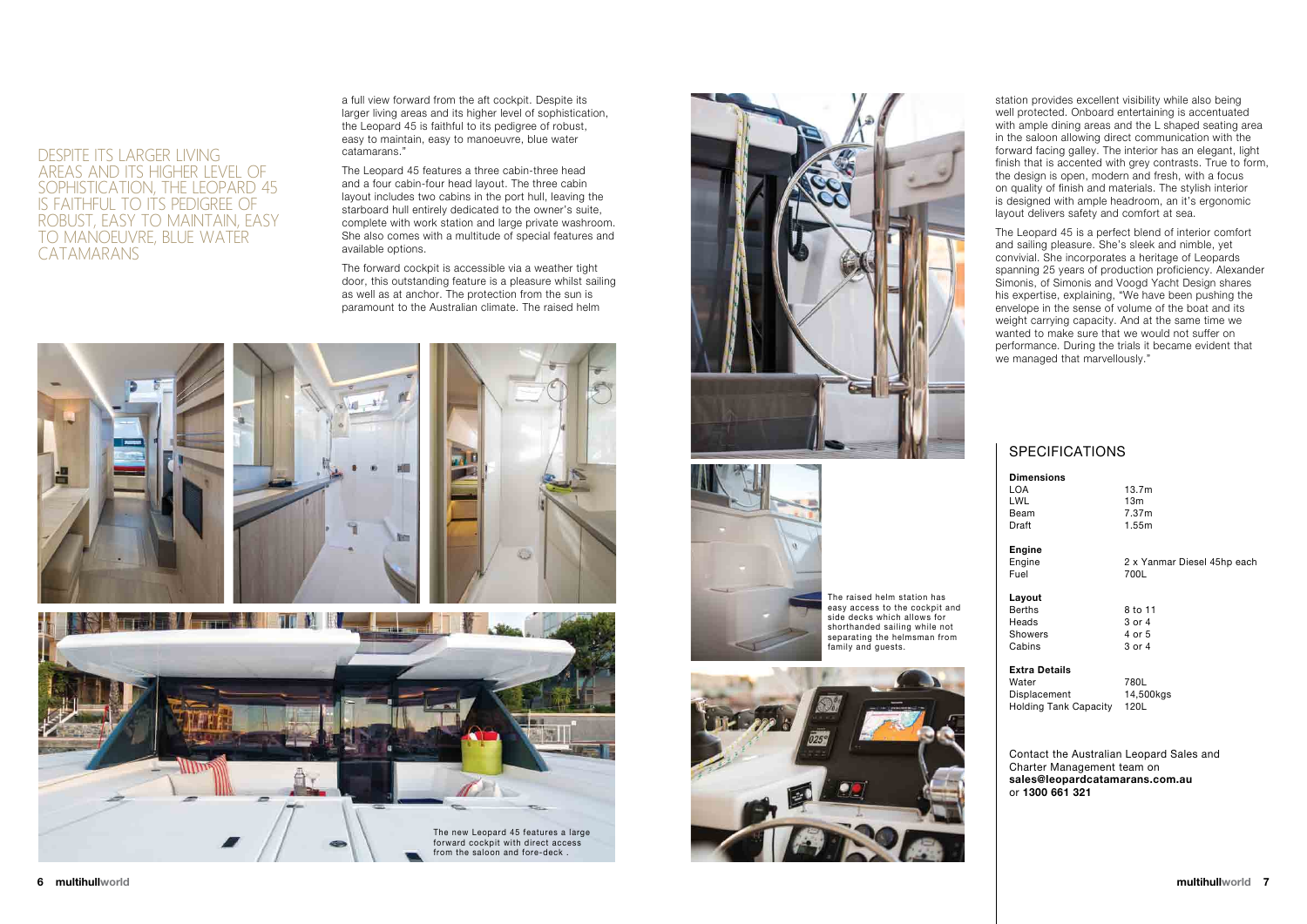



# LEADING THE POWERCA REVOLUTION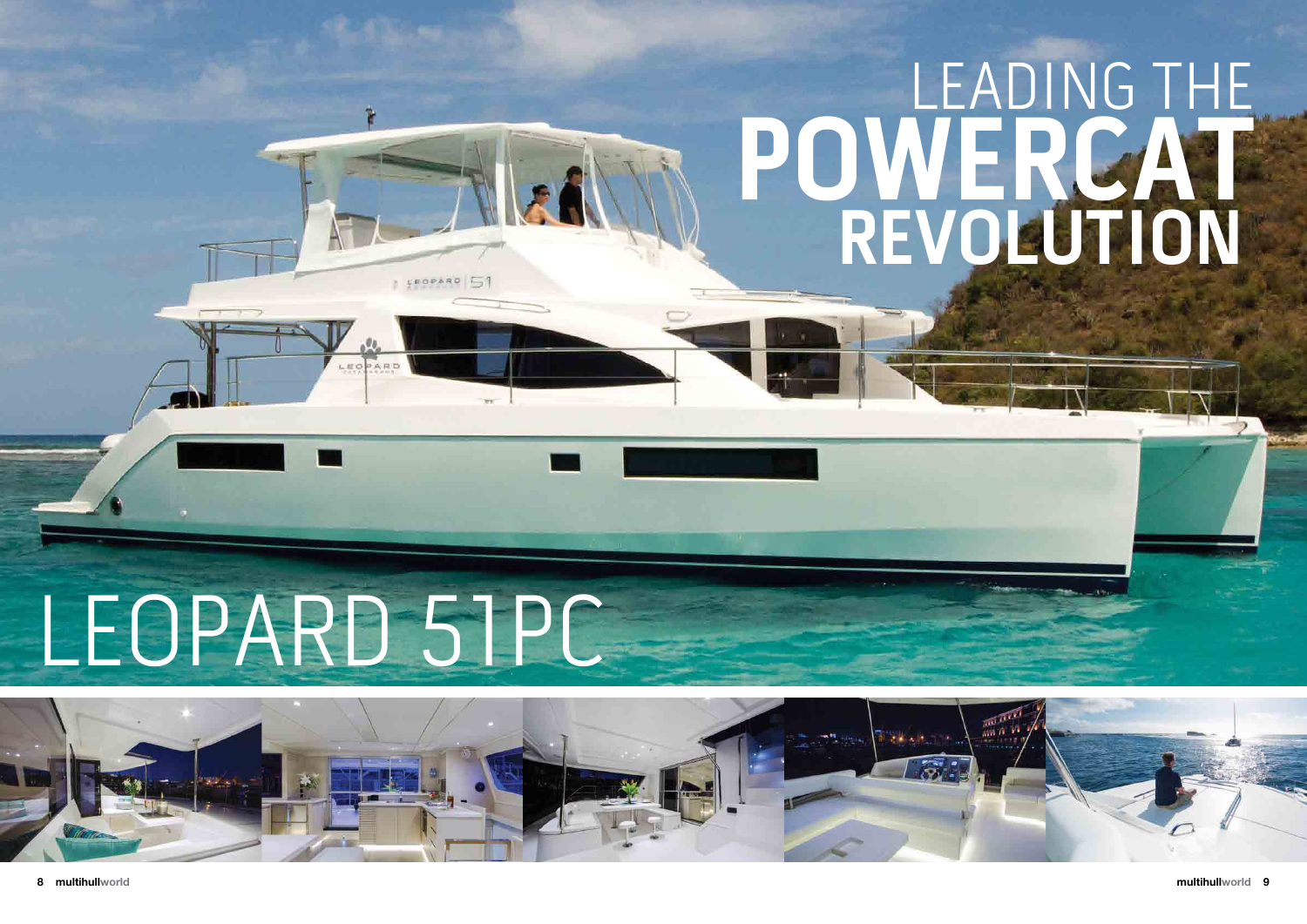n addition to building an award winning fleet of sailing catamarans, Leopard produces superior power catamarans which are both contemporary and economical. The Leopard 51PC combines the best features from our sailing fleet with the luxury and ease of a power yacht. The elegant and high performing Leopard 51PC is a product of 15 years of research and development, and this yacht has pushed the boundaries of power

catamaran design.

#### *StAbility, rAnge And luxury*

This new breed of power catamarans boasts elegance, economic efficiency and focuses on performance. As with the Leopard 45, the Leopard 51PC was also designed by Simonis Voogd Yacht Design and built by world renowned Robertson & Caine. The Leopard 51PC is blue-water ready and built to the highest standards. The sleek hulls of the Leopard 51 powercat allow her to reach top speeds of 25kts. Both agility and efficiency are paired perfectly, as the Leopard 51 powercat has enough range to go from Sydney to the Whitsundays without refuelling.



# the elegant and high performing leopard 51pc is a product of 15 YEARS OF RESEARCH AND development, and this YACHT HAS PUSHED THE boundaries of poWer catamaran design

This cat matches up well to that of a traditional motor yacht, however, the Leopard 51PC is equipped with twin 370hp diesel engines and a 3ft draft, which allow her to go where most motor yachts of this size simply can't. Her sleek and lean hulls create less drag, which ultimately results in faster speeds and exceptional fuel economy.

## *modern deSign And comfort*

The redesigned interior of the Leopard 51 powercat focuses on spacious open living and comfort. She comes equipped with modern interior and jewel-like finishes. The open saloon area with seating in a wide